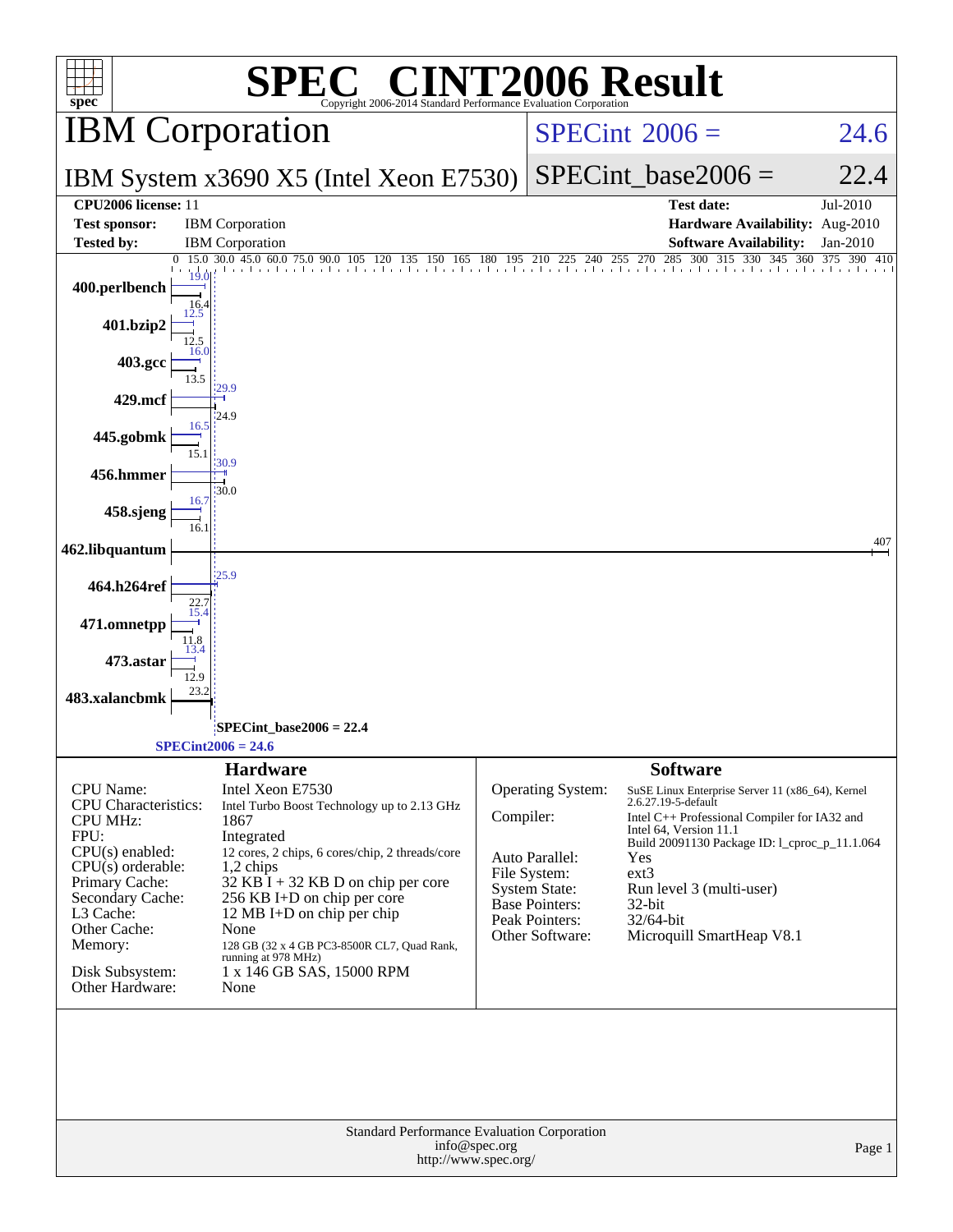

# **[SPEC CINT2006 Result](http://www.spec.org/auto/cpu2006/Docs/result-fields.html#SPECCINT2006Result)**

# IBM Corporation

## $SPECint2006 = 24.6$  $SPECint2006 = 24.6$

IBM System x3690 X5 (Intel Xeon E7530)

 $SPECTnt\_base2006 = 22.4$ 

#### **[CPU2006 license:](http://www.spec.org/auto/cpu2006/Docs/result-fields.html#CPU2006license)** 11 **[Test date:](http://www.spec.org/auto/cpu2006/Docs/result-fields.html#Testdate)** Jul-2010

**[Test sponsor:](http://www.spec.org/auto/cpu2006/Docs/result-fields.html#Testsponsor)** IBM Corporation **[Hardware Availability:](http://www.spec.org/auto/cpu2006/Docs/result-fields.html#HardwareAvailability)** Aug-2010 **[Tested by:](http://www.spec.org/auto/cpu2006/Docs/result-fields.html#Testedby)** IBM Corporation **[Software Availability:](http://www.spec.org/auto/cpu2006/Docs/result-fields.html#SoftwareAvailability)** Jan-2010

#### **[Results Table](http://www.spec.org/auto/cpu2006/Docs/result-fields.html#ResultsTable)**

|                   | <b>Base</b>                                                     |              |                |       |                |       | <b>Peak</b>                                   |              |                |              |                |              |
|-------------------|-----------------------------------------------------------------|--------------|----------------|-------|----------------|-------|-----------------------------------------------|--------------|----------------|--------------|----------------|--------------|
| <b>Benchmark</b>  | <b>Seconds</b>                                                  | <b>Ratio</b> | <b>Seconds</b> | Ratio | <b>Seconds</b> | Ratio | <b>Seconds</b>                                | <b>Ratio</b> | <b>Seconds</b> | <b>Ratio</b> | <b>Seconds</b> | <b>Ratio</b> |
| $ 400$ .perlbench | 601                                                             | 16.2         | 595            | 16.4  | 597            | 16.4  | 515                                           | <b>19.0</b>  | 517            | 18.9         | 512            | 19.1         |
| 401.bzip2         | 771                                                             | 12.5         | 774            | 12.5  | 775            | 12.5  | 768                                           | 12.6         | 772            | <u>12.5</u>  | 774            | 12.5         |
| 403.gcc           | 599                                                             | 13.4         | 598            | 13.5  | 595            | 13.5  | 505                                           | 16.0         | 507            | 15.9         | 502            | 16.0         |
| $429$ mcf         | 366                                                             | 24.9         | 375            | 24.3  | 364            | 25.0  | 304                                           | 30.0         | 309            | 29.5         | 305            | 29.9         |
| $445$ .gobmk      | 691                                                             | 15.2         | 694            | 15.1  | 702            | 14.9  | 636                                           | 16.5         | 635            | 16.5         | 636            | 16.5         |
| 456.hmmer         | 310                                                             | 30.0         | 311            | 30.0  | 314            | 29.7  | 302                                           | 30.9         | 310            | 30.1         | 302            | 30.9         |
| $458$ .sjeng      | 753                                                             | 16.1         | 755            | 16.0  | 753            | 16.1  | 723                                           | 16.7         | 725            | <b>16.7</b>  | 726            | 16.7         |
| 462.libquantum    | 50.9                                                            | 407          | 52.1           | 398   | 50.9           | 407   | 50.9                                          | 407          | 52.1           | 398          | 50.9           | 407          |
| 464.h264ref       | 969                                                             | 22.8         | 973            | 22.7  | 973            | 22.7  | 855                                           | 25.9         | 852            | 26.0         | 854            | 25.9         |
| 471.omnetpp       | 529                                                             | 11.8         | 530            | 11.8  | 530            | 11.8  | 406                                           | 15.4         | 406            | <u>15.4</u>  | 413            | 15.1         |
| $ 473$ . astar    | 552                                                             | 12.7         | 544            | 12.9  | 541            | 13.0  | 523                                           | 13.4         | 521            | 13.5         | 522            | 13.4         |
| 483.xalancbmk     | 297                                                             | 23.2         | 307            | 22.5  | 298            | 23.2  | 297                                           | 23.2         | 307            | 22.5         | 298            | 23.2         |
|                   | Describe announced to the conduction of the theory occupations. |              |                |       |                |       | Deld and called to almost indicates a madison |              |                |              |                |              |

Results appear in the [order in which they were run.](http://www.spec.org/auto/cpu2006/Docs/result-fields.html#RunOrder) Bold underlined text [indicates a median measurement.](http://www.spec.org/auto/cpu2006/Docs/result-fields.html#Median)

### **[Operating System Notes](http://www.spec.org/auto/cpu2006/Docs/result-fields.html#OperatingSystemNotes)**

echo 1 > /proc/sys/vm/zone\_reclaim\_mode

### **[Platform Notes](http://www.spec.org/auto/cpu2006/Docs/result-fields.html#PlatformNotes)**

Turbo Boost set to Traditional

### **[General Notes](http://www.spec.org/auto/cpu2006/Docs/result-fields.html#GeneralNotes)**

 'ulimit -s unlimited' was used to set the stack size to unlimited prior to run Binaries were compiled on SLES 10 with Binutils 2.18.50.0.7.20080502 OMP\_NUM\_THREADS set to number of cores KMP\_AFFINITY set to granularity=fine,scatter

# **[Base Compiler Invocation](http://www.spec.org/auto/cpu2006/Docs/result-fields.html#BaseCompilerInvocation)**

[C benchmarks](http://www.spec.org/auto/cpu2006/Docs/result-fields.html#Cbenchmarks):  $\text{icc}$  -m64

[C++ benchmarks:](http://www.spec.org/auto/cpu2006/Docs/result-fields.html#CXXbenchmarks) [icpc -m64](http://www.spec.org/cpu2006/results/res2010q3/cpu2006-20100817-12975.flags.html#user_CXXbase_intel_icpc_64bit_fc66a5337ce925472a5c54ad6a0de310)

> Standard Performance Evaluation Corporation [info@spec.org](mailto:info@spec.org) <http://www.spec.org/>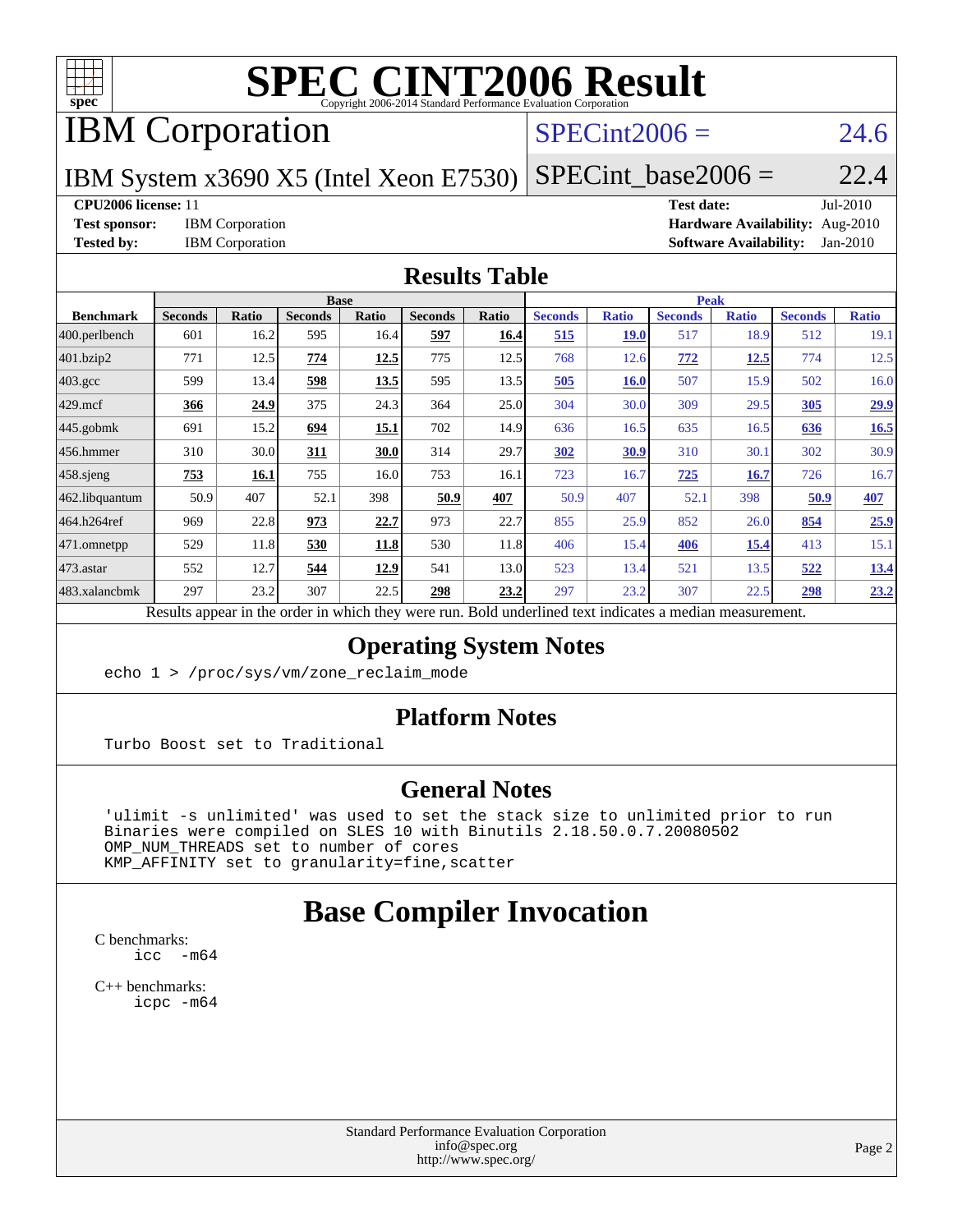

# **[SPEC CINT2006 Result](http://www.spec.org/auto/cpu2006/Docs/result-fields.html#SPECCINT2006Result)**

IBM Corporation

 $SPECint2006 = 24.6$  $SPECint2006 = 24.6$ 

IBM System x3690 X5 (Intel Xeon E7530) SPECint base2006 =  $22.4$ 

**[Test sponsor:](http://www.spec.org/auto/cpu2006/Docs/result-fields.html#Testsponsor)** IBM Corporation **[Hardware Availability:](http://www.spec.org/auto/cpu2006/Docs/result-fields.html#HardwareAvailability)** Aug-2010

**[CPU2006 license:](http://www.spec.org/auto/cpu2006/Docs/result-fields.html#CPU2006license)** 11 **[Test date:](http://www.spec.org/auto/cpu2006/Docs/result-fields.html#Testdate)** Jul-2010 **[Tested by:](http://www.spec.org/auto/cpu2006/Docs/result-fields.html#Testedby)** IBM Corporation **[Software Availability:](http://www.spec.org/auto/cpu2006/Docs/result-fields.html#SoftwareAvailability)** Jan-2010

### **[Base Portability Flags](http://www.spec.org/auto/cpu2006/Docs/result-fields.html#BasePortabilityFlags)**

 400.perlbench: [-DSPEC\\_CPU\\_LP64](http://www.spec.org/cpu2006/results/res2010q3/cpu2006-20100817-12975.flags.html#b400.perlbench_basePORTABILITY_DSPEC_CPU_LP64) [-DSPEC\\_CPU\\_LINUX\\_X64](http://www.spec.org/cpu2006/results/res2010q3/cpu2006-20100817-12975.flags.html#b400.perlbench_baseCPORTABILITY_DSPEC_CPU_LINUX_X64) 401.bzip2: [-DSPEC\\_CPU\\_LP64](http://www.spec.org/cpu2006/results/res2010q3/cpu2006-20100817-12975.flags.html#suite_basePORTABILITY401_bzip2_DSPEC_CPU_LP64) 403.gcc: [-DSPEC\\_CPU\\_LP64](http://www.spec.org/cpu2006/results/res2010q3/cpu2006-20100817-12975.flags.html#suite_basePORTABILITY403_gcc_DSPEC_CPU_LP64) 429.mcf: [-DSPEC\\_CPU\\_LP64](http://www.spec.org/cpu2006/results/res2010q3/cpu2006-20100817-12975.flags.html#suite_basePORTABILITY429_mcf_DSPEC_CPU_LP64) 445.gobmk: [-DSPEC\\_CPU\\_LP64](http://www.spec.org/cpu2006/results/res2010q3/cpu2006-20100817-12975.flags.html#suite_basePORTABILITY445_gobmk_DSPEC_CPU_LP64) 456.hmmer: [-DSPEC\\_CPU\\_LP64](http://www.spec.org/cpu2006/results/res2010q3/cpu2006-20100817-12975.flags.html#suite_basePORTABILITY456_hmmer_DSPEC_CPU_LP64) 458.sjeng: [-DSPEC\\_CPU\\_LP64](http://www.spec.org/cpu2006/results/res2010q3/cpu2006-20100817-12975.flags.html#suite_basePORTABILITY458_sjeng_DSPEC_CPU_LP64) 462.libquantum: [-DSPEC\\_CPU\\_LP64](http://www.spec.org/cpu2006/results/res2010q3/cpu2006-20100817-12975.flags.html#suite_basePORTABILITY462_libquantum_DSPEC_CPU_LP64) [-DSPEC\\_CPU\\_LINUX](http://www.spec.org/cpu2006/results/res2010q3/cpu2006-20100817-12975.flags.html#b462.libquantum_baseCPORTABILITY_DSPEC_CPU_LINUX) 464.h264ref: [-DSPEC\\_CPU\\_LP64](http://www.spec.org/cpu2006/results/res2010q3/cpu2006-20100817-12975.flags.html#suite_basePORTABILITY464_h264ref_DSPEC_CPU_LP64) 471.omnetpp: [-DSPEC\\_CPU\\_LP64](http://www.spec.org/cpu2006/results/res2010q3/cpu2006-20100817-12975.flags.html#suite_basePORTABILITY471_omnetpp_DSPEC_CPU_LP64) 473.astar: [-DSPEC\\_CPU\\_LP64](http://www.spec.org/cpu2006/results/res2010q3/cpu2006-20100817-12975.flags.html#suite_basePORTABILITY473_astar_DSPEC_CPU_LP64) 483.xalancbmk: [-DSPEC\\_CPU\\_LP64](http://www.spec.org/cpu2006/results/res2010q3/cpu2006-20100817-12975.flags.html#suite_basePORTABILITY483_xalancbmk_DSPEC_CPU_LP64) [-DSPEC\\_CPU\\_LINUX](http://www.spec.org/cpu2006/results/res2010q3/cpu2006-20100817-12975.flags.html#b483.xalancbmk_baseCXXPORTABILITY_DSPEC_CPU_LINUX)

### **[Base Optimization Flags](http://www.spec.org/auto/cpu2006/Docs/result-fields.html#BaseOptimizationFlags)**

[C benchmarks](http://www.spec.org/auto/cpu2006/Docs/result-fields.html#Cbenchmarks):

[-xSSE4.2](http://www.spec.org/cpu2006/results/res2010q3/cpu2006-20100817-12975.flags.html#user_CCbase_f-xSSE42_f91528193cf0b216347adb8b939d4107) [-ipo](http://www.spec.org/cpu2006/results/res2010q3/cpu2006-20100817-12975.flags.html#user_CCbase_f-ipo) [-O3](http://www.spec.org/cpu2006/results/res2010q3/cpu2006-20100817-12975.flags.html#user_CCbase_f-O3) [-no-prec-div](http://www.spec.org/cpu2006/results/res2010q3/cpu2006-20100817-12975.flags.html#user_CCbase_f-no-prec-div) [-static](http://www.spec.org/cpu2006/results/res2010q3/cpu2006-20100817-12975.flags.html#user_CCbase_f-static) [-parallel](http://www.spec.org/cpu2006/results/res2010q3/cpu2006-20100817-12975.flags.html#user_CCbase_f-parallel) [-opt-prefetch](http://www.spec.org/cpu2006/results/res2010q3/cpu2006-20100817-12975.flags.html#user_CCbase_f-opt-prefetch)

[C++ benchmarks:](http://www.spec.org/auto/cpu2006/Docs/result-fields.html#CXXbenchmarks)

[-xSSE4.2](http://www.spec.org/cpu2006/results/res2010q3/cpu2006-20100817-12975.flags.html#user_CXXbase_f-xSSE42_f91528193cf0b216347adb8b939d4107) [-ipo](http://www.spec.org/cpu2006/results/res2010q3/cpu2006-20100817-12975.flags.html#user_CXXbase_f-ipo) [-O3](http://www.spec.org/cpu2006/results/res2010q3/cpu2006-20100817-12975.flags.html#user_CXXbase_f-O3) [-no-prec-div](http://www.spec.org/cpu2006/results/res2010q3/cpu2006-20100817-12975.flags.html#user_CXXbase_f-no-prec-div) [-opt-prefetch](http://www.spec.org/cpu2006/results/res2010q3/cpu2006-20100817-12975.flags.html#user_CXXbase_f-opt-prefetch) [-Wl,-z,muldefs](http://www.spec.org/cpu2006/results/res2010q3/cpu2006-20100817-12975.flags.html#user_CXXbase_link_force_multiple1_74079c344b956b9658436fd1b6dd3a8a) [-L/home/cmplr/usr3/alrahate/cpu2006.1.1.ic11.1/libic11.1-64bit -lsmartheap64](http://www.spec.org/cpu2006/results/res2010q3/cpu2006-20100817-12975.flags.html#user_CXXbase_SmartHeap64_e2306cda84805d1ab360117a79ff779c)

### **[Base Other Flags](http://www.spec.org/auto/cpu2006/Docs/result-fields.html#BaseOtherFlags)**

[C benchmarks](http://www.spec.org/auto/cpu2006/Docs/result-fields.html#Cbenchmarks):

403.gcc: [-Dalloca=\\_alloca](http://www.spec.org/cpu2006/results/res2010q3/cpu2006-20100817-12975.flags.html#b403.gcc_baseEXTRA_CFLAGS_Dalloca_be3056838c12de2578596ca5467af7f3)

# **[Peak Compiler Invocation](http://www.spec.org/auto/cpu2006/Docs/result-fields.html#PeakCompilerInvocation)**

[C benchmarks \(except as noted below\)](http://www.spec.org/auto/cpu2006/Docs/result-fields.html#Cbenchmarksexceptasnotedbelow):

icc  $-m64$ 

400.perlbench: [icc -m32](http://www.spec.org/cpu2006/results/res2010q3/cpu2006-20100817-12975.flags.html#user_peakCCLD400_perlbench_intel_icc_32bit_a6a621f8d50482236b970c6ac5f55f93)

429.mcf: [icc -m32](http://www.spec.org/cpu2006/results/res2010q3/cpu2006-20100817-12975.flags.html#user_peakCCLD429_mcf_intel_icc_32bit_a6a621f8d50482236b970c6ac5f55f93)

445.gobmk: [icc -m32](http://www.spec.org/cpu2006/results/res2010q3/cpu2006-20100817-12975.flags.html#user_peakCCLD445_gobmk_intel_icc_32bit_a6a621f8d50482236b970c6ac5f55f93)

464.h264ref: [icc -m32](http://www.spec.org/cpu2006/results/res2010q3/cpu2006-20100817-12975.flags.html#user_peakCCLD464_h264ref_intel_icc_32bit_a6a621f8d50482236b970c6ac5f55f93)

[C++ benchmarks \(except as noted below\):](http://www.spec.org/auto/cpu2006/Docs/result-fields.html#CXXbenchmarksexceptasnotedbelow) [icpc -m64](http://www.spec.org/cpu2006/results/res2010q3/cpu2006-20100817-12975.flags.html#user_CXXpeak_intel_icpc_64bit_fc66a5337ce925472a5c54ad6a0de310)

Continued on next page

Standard Performance Evaluation Corporation [info@spec.org](mailto:info@spec.org) <http://www.spec.org/>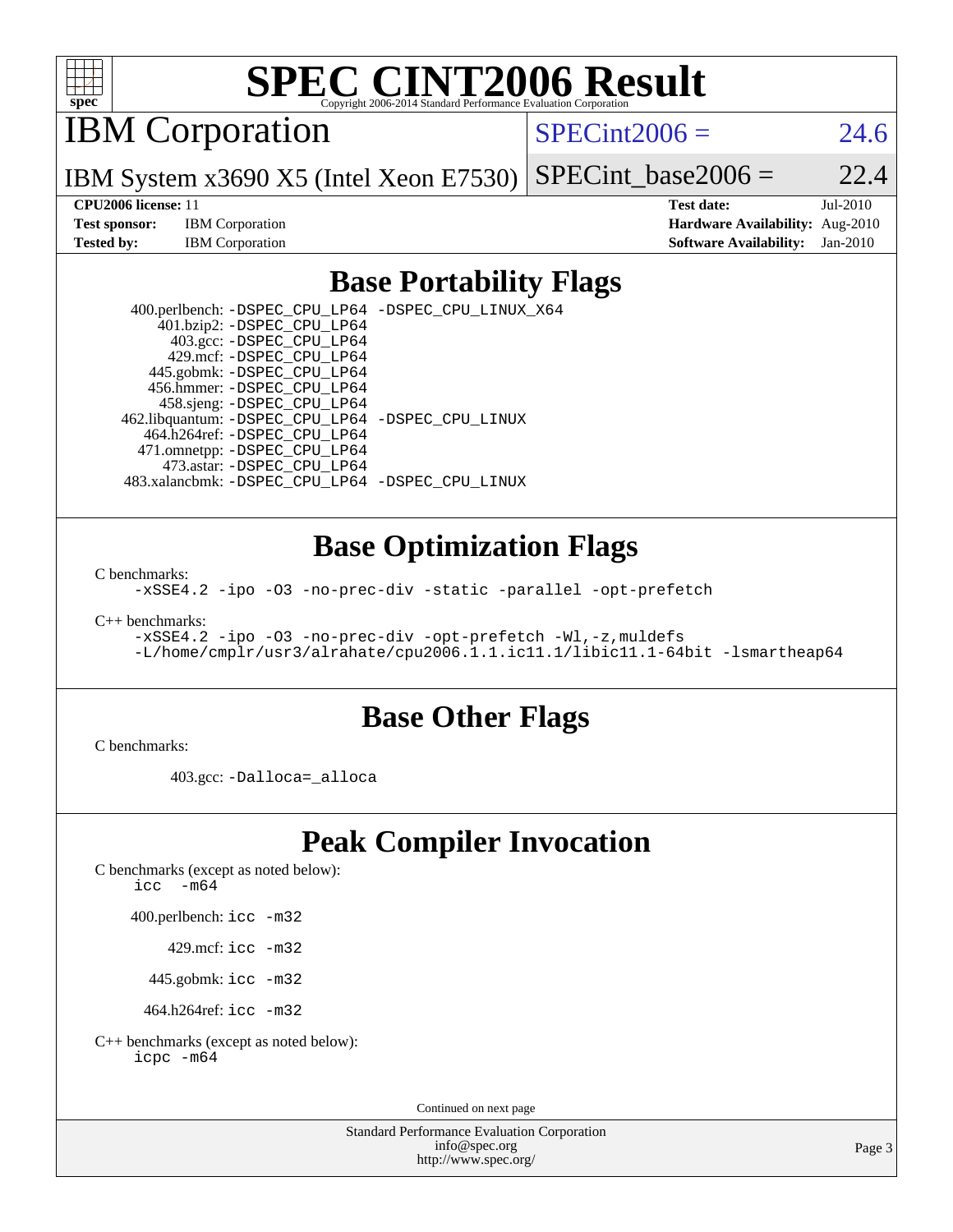

# **[SPEC CINT2006 Result](http://www.spec.org/auto/cpu2006/Docs/result-fields.html#SPECCINT2006Result)**

IBM Corporation

 $SPECint2006 = 24.6$  $SPECint2006 = 24.6$ 

IBM System x3690 X5 (Intel Xeon E7530)  $SPECTnt\_base2006 = 22.4$ 

**[CPU2006 license:](http://www.spec.org/auto/cpu2006/Docs/result-fields.html#CPU2006license)** 11 **[Test date:](http://www.spec.org/auto/cpu2006/Docs/result-fields.html#Testdate)** Jul-2010 **[Test sponsor:](http://www.spec.org/auto/cpu2006/Docs/result-fields.html#Testsponsor)** IBM Corporation **[Hardware Availability:](http://www.spec.org/auto/cpu2006/Docs/result-fields.html#HardwareAvailability)** Aug-2010 **[Tested by:](http://www.spec.org/auto/cpu2006/Docs/result-fields.html#Testedby)** IBM Corporation **[Software Availability:](http://www.spec.org/auto/cpu2006/Docs/result-fields.html#SoftwareAvailability)** Jan-2010

# **[Peak Compiler Invocation \(Continued\)](http://www.spec.org/auto/cpu2006/Docs/result-fields.html#PeakCompilerInvocation)**

471.omnetpp: [icpc -m32](http://www.spec.org/cpu2006/results/res2010q3/cpu2006-20100817-12975.flags.html#user_peakCXXLD471_omnetpp_intel_icpc_32bit_4e5a5ef1a53fd332b3c49e69c3330699)

## **[Peak Portability Flags](http://www.spec.org/auto/cpu2006/Docs/result-fields.html#PeakPortabilityFlags)**

 400.perlbench: [-DSPEC\\_CPU\\_LINUX\\_IA32](http://www.spec.org/cpu2006/results/res2010q3/cpu2006-20100817-12975.flags.html#b400.perlbench_peakCPORTABILITY_DSPEC_CPU_LINUX_IA32) 401.bzip2: [-DSPEC\\_CPU\\_LP64](http://www.spec.org/cpu2006/results/res2010q3/cpu2006-20100817-12975.flags.html#suite_peakPORTABILITY401_bzip2_DSPEC_CPU_LP64)

 403.gcc: [-DSPEC\\_CPU\\_LP64](http://www.spec.org/cpu2006/results/res2010q3/cpu2006-20100817-12975.flags.html#suite_peakPORTABILITY403_gcc_DSPEC_CPU_LP64) 456.hmmer: [-DSPEC\\_CPU\\_LP64](http://www.spec.org/cpu2006/results/res2010q3/cpu2006-20100817-12975.flags.html#suite_peakPORTABILITY456_hmmer_DSPEC_CPU_LP64) 458.sjeng: [-DSPEC\\_CPU\\_LP64](http://www.spec.org/cpu2006/results/res2010q3/cpu2006-20100817-12975.flags.html#suite_peakPORTABILITY458_sjeng_DSPEC_CPU_LP64) 462.libquantum: [-DSPEC\\_CPU\\_LP64](http://www.spec.org/cpu2006/results/res2010q3/cpu2006-20100817-12975.flags.html#suite_peakPORTABILITY462_libquantum_DSPEC_CPU_LP64) [-DSPEC\\_CPU\\_LINUX](http://www.spec.org/cpu2006/results/res2010q3/cpu2006-20100817-12975.flags.html#b462.libquantum_peakCPORTABILITY_DSPEC_CPU_LINUX) 473.astar: [-DSPEC\\_CPU\\_LP64](http://www.spec.org/cpu2006/results/res2010q3/cpu2006-20100817-12975.flags.html#suite_peakPORTABILITY473_astar_DSPEC_CPU_LP64) 483.xalancbmk: [-DSPEC\\_CPU\\_LP64](http://www.spec.org/cpu2006/results/res2010q3/cpu2006-20100817-12975.flags.html#suite_peakPORTABILITY483_xalancbmk_DSPEC_CPU_LP64) [-DSPEC\\_CPU\\_LINUX](http://www.spec.org/cpu2006/results/res2010q3/cpu2006-20100817-12975.flags.html#b483.xalancbmk_peakCXXPORTABILITY_DSPEC_CPU_LINUX)

# **[Peak Optimization Flags](http://www.spec.org/auto/cpu2006/Docs/result-fields.html#PeakOptimizationFlags)**

[C benchmarks](http://www.spec.org/auto/cpu2006/Docs/result-fields.html#Cbenchmarks):

 400.perlbench: [-xSSE4.2](http://www.spec.org/cpu2006/results/res2010q3/cpu2006-20100817-12975.flags.html#user_peakPASS2_CFLAGSPASS2_LDCFLAGS400_perlbench_f-xSSE42_f91528193cf0b216347adb8b939d4107)(pass 2) [-prof-gen](http://www.spec.org/cpu2006/results/res2010q3/cpu2006-20100817-12975.flags.html#user_peakPASS1_CFLAGSPASS1_LDCFLAGS400_perlbench_prof_gen_e43856698f6ca7b7e442dfd80e94a8fc)(pass 1) [-ipo](http://www.spec.org/cpu2006/results/res2010q3/cpu2006-20100817-12975.flags.html#user_peakPASS2_CFLAGSPASS2_LDCFLAGS400_perlbench_f-ipo)(pass 2) [-O3](http://www.spec.org/cpu2006/results/res2010q3/cpu2006-20100817-12975.flags.html#user_peakPASS2_CFLAGSPASS2_LDCFLAGS400_perlbench_f-O3)(pass 2) [-no-prec-div](http://www.spec.org/cpu2006/results/res2010q3/cpu2006-20100817-12975.flags.html#user_peakPASS2_CFLAGSPASS2_LDCFLAGS400_perlbench_f-no-prec-div)(pass 2) [-static](http://www.spec.org/cpu2006/results/res2010q3/cpu2006-20100817-12975.flags.html#user_peakPASS2_CFLAGSPASS2_LDCFLAGS400_perlbench_f-static)(pass 2) [-prof-use](http://www.spec.org/cpu2006/results/res2010q3/cpu2006-20100817-12975.flags.html#user_peakPASS2_CFLAGSPASS2_LDCFLAGS400_perlbench_prof_use_bccf7792157ff70d64e32fe3e1250b55)(pass 2) [-ansi-alias](http://www.spec.org/cpu2006/results/res2010q3/cpu2006-20100817-12975.flags.html#user_peakCOPTIMIZE400_perlbench_f-ansi-alias) [-opt-prefetch](http://www.spec.org/cpu2006/results/res2010q3/cpu2006-20100817-12975.flags.html#user_peakCOPTIMIZE400_perlbench_f-opt-prefetch) 401.bzip2: [-xSSE4.2](http://www.spec.org/cpu2006/results/res2010q3/cpu2006-20100817-12975.flags.html#user_peakPASS2_CFLAGSPASS2_LDCFLAGS401_bzip2_f-xSSE42_f91528193cf0b216347adb8b939d4107)(pass 2) [-prof-gen](http://www.spec.org/cpu2006/results/res2010q3/cpu2006-20100817-12975.flags.html#user_peakPASS1_CFLAGSPASS1_LDCFLAGS401_bzip2_prof_gen_e43856698f6ca7b7e442dfd80e94a8fc)(pass 1) [-ipo](http://www.spec.org/cpu2006/results/res2010q3/cpu2006-20100817-12975.flags.html#user_peakPASS2_CFLAGSPASS2_LDCFLAGS401_bzip2_f-ipo)(pass 2) [-O3](http://www.spec.org/cpu2006/results/res2010q3/cpu2006-20100817-12975.flags.html#user_peakPASS2_CFLAGSPASS2_LDCFLAGS401_bzip2_f-O3)(pass 2) [-no-prec-div](http://www.spec.org/cpu2006/results/res2010q3/cpu2006-20100817-12975.flags.html#user_peakCOPTIMIZEPASS2_CFLAGSPASS2_LDCFLAGS401_bzip2_f-no-prec-div) [-static](http://www.spec.org/cpu2006/results/res2010q3/cpu2006-20100817-12975.flags.html#user_peakPASS2_CFLAGSPASS2_LDCFLAGS401_bzip2_f-static)(pass 2) [-prof-use](http://www.spec.org/cpu2006/results/res2010q3/cpu2006-20100817-12975.flags.html#user_peakPASS2_CFLAGSPASS2_LDCFLAGS401_bzip2_prof_use_bccf7792157ff70d64e32fe3e1250b55)(pass 2) [-auto-ilp32](http://www.spec.org/cpu2006/results/res2010q3/cpu2006-20100817-12975.flags.html#user_peakCOPTIMIZE401_bzip2_f-auto-ilp32) [-opt-prefetch](http://www.spec.org/cpu2006/results/res2010q3/cpu2006-20100817-12975.flags.html#user_peakCOPTIMIZE401_bzip2_f-opt-prefetch) [-ansi-alias](http://www.spec.org/cpu2006/results/res2010q3/cpu2006-20100817-12975.flags.html#user_peakCOPTIMIZE401_bzip2_f-ansi-alias) 403.gcc: [-xSSE4.2](http://www.spec.org/cpu2006/results/res2010q3/cpu2006-20100817-12975.flags.html#user_peakCOPTIMIZE403_gcc_f-xSSE42_f91528193cf0b216347adb8b939d4107) [-ipo](http://www.spec.org/cpu2006/results/res2010q3/cpu2006-20100817-12975.flags.html#user_peakCOPTIMIZE403_gcc_f-ipo) [-O3](http://www.spec.org/cpu2006/results/res2010q3/cpu2006-20100817-12975.flags.html#user_peakCOPTIMIZE403_gcc_f-O3) [-no-prec-div](http://www.spec.org/cpu2006/results/res2010q3/cpu2006-20100817-12975.flags.html#user_peakCOPTIMIZE403_gcc_f-no-prec-div) [-static](http://www.spec.org/cpu2006/results/res2010q3/cpu2006-20100817-12975.flags.html#user_peakCOPTIMIZE403_gcc_f-static) [-inline-calloc](http://www.spec.org/cpu2006/results/res2010q3/cpu2006-20100817-12975.flags.html#user_peakCOPTIMIZE403_gcc_f-inline-calloc) [-opt-malloc-options=3](http://www.spec.org/cpu2006/results/res2010q3/cpu2006-20100817-12975.flags.html#user_peakCOPTIMIZE403_gcc_f-opt-malloc-options_13ab9b803cf986b4ee62f0a5998c2238) [-auto-ilp32](http://www.spec.org/cpu2006/results/res2010q3/cpu2006-20100817-12975.flags.html#user_peakCOPTIMIZE403_gcc_f-auto-ilp32) 429.mcf: [-xSSE4.2](http://www.spec.org/cpu2006/results/res2010q3/cpu2006-20100817-12975.flags.html#user_peakCOPTIMIZE429_mcf_f-xSSE42_f91528193cf0b216347adb8b939d4107) [-ipo](http://www.spec.org/cpu2006/results/res2010q3/cpu2006-20100817-12975.flags.html#user_peakCOPTIMIZE429_mcf_f-ipo) [-O3](http://www.spec.org/cpu2006/results/res2010q3/cpu2006-20100817-12975.flags.html#user_peakCOPTIMIZE429_mcf_f-O3) [-no-prec-div](http://www.spec.org/cpu2006/results/res2010q3/cpu2006-20100817-12975.flags.html#user_peakCOPTIMIZE429_mcf_f-no-prec-div) [-static](http://www.spec.org/cpu2006/results/res2010q3/cpu2006-20100817-12975.flags.html#user_peakCOPTIMIZE429_mcf_f-static) [-opt-prefetch](http://www.spec.org/cpu2006/results/res2010q3/cpu2006-20100817-12975.flags.html#user_peakCOPTIMIZE429_mcf_f-opt-prefetch) 445.gobmk: [-xSSE4.2](http://www.spec.org/cpu2006/results/res2010q3/cpu2006-20100817-12975.flags.html#user_peakPASS2_CFLAGSPASS2_LDCFLAGS445_gobmk_f-xSSE42_f91528193cf0b216347adb8b939d4107)(pass 2) [-prof-gen](http://www.spec.org/cpu2006/results/res2010q3/cpu2006-20100817-12975.flags.html#user_peakPASS1_CFLAGSPASS1_LDCFLAGS445_gobmk_prof_gen_e43856698f6ca7b7e442dfd80e94a8fc)(pass 1) [-prof-use](http://www.spec.org/cpu2006/results/res2010q3/cpu2006-20100817-12975.flags.html#user_peakPASS2_CFLAGSPASS2_LDCFLAGS445_gobmk_prof_use_bccf7792157ff70d64e32fe3e1250b55)(pass 2) [-O2](http://www.spec.org/cpu2006/results/res2010q3/cpu2006-20100817-12975.flags.html#user_peakCOPTIMIZE445_gobmk_f-O2) [-ipo](http://www.spec.org/cpu2006/results/res2010q3/cpu2006-20100817-12975.flags.html#user_peakCOPTIMIZE445_gobmk_f-ipo) [-no-prec-div](http://www.spec.org/cpu2006/results/res2010q3/cpu2006-20100817-12975.flags.html#user_peakCOPTIMIZE445_gobmk_f-no-prec-div) [-ansi-alias](http://www.spec.org/cpu2006/results/res2010q3/cpu2006-20100817-12975.flags.html#user_peakCOPTIMIZE445_gobmk_f-ansi-alias) 456.hmmer: [-xSSE4.2](http://www.spec.org/cpu2006/results/res2010q3/cpu2006-20100817-12975.flags.html#user_peakCOPTIMIZE456_hmmer_f-xSSE42_f91528193cf0b216347adb8b939d4107) [-ipo](http://www.spec.org/cpu2006/results/res2010q3/cpu2006-20100817-12975.flags.html#user_peakCOPTIMIZE456_hmmer_f-ipo) [-O3](http://www.spec.org/cpu2006/results/res2010q3/cpu2006-20100817-12975.flags.html#user_peakCOPTIMIZE456_hmmer_f-O3) [-no-prec-div](http://www.spec.org/cpu2006/results/res2010q3/cpu2006-20100817-12975.flags.html#user_peakCOPTIMIZE456_hmmer_f-no-prec-div) [-static](http://www.spec.org/cpu2006/results/res2010q3/cpu2006-20100817-12975.flags.html#user_peakCOPTIMIZE456_hmmer_f-static) [-unroll2](http://www.spec.org/cpu2006/results/res2010q3/cpu2006-20100817-12975.flags.html#user_peakCOPTIMIZE456_hmmer_f-unroll_784dae83bebfb236979b41d2422d7ec2) [-ansi-alias](http://www.spec.org/cpu2006/results/res2010q3/cpu2006-20100817-12975.flags.html#user_peakCOPTIMIZE456_hmmer_f-ansi-alias) [-auto-ilp32](http://www.spec.org/cpu2006/results/res2010q3/cpu2006-20100817-12975.flags.html#user_peakCOPTIMIZE456_hmmer_f-auto-ilp32) 458.sjeng: [-xSSE4.2](http://www.spec.org/cpu2006/results/res2010q3/cpu2006-20100817-12975.flags.html#user_peakPASS2_CFLAGSPASS2_LDCFLAGS458_sjeng_f-xSSE42_f91528193cf0b216347adb8b939d4107)(pass 2) [-prof-gen](http://www.spec.org/cpu2006/results/res2010q3/cpu2006-20100817-12975.flags.html#user_peakPASS1_CFLAGSPASS1_LDCFLAGS458_sjeng_prof_gen_e43856698f6ca7b7e442dfd80e94a8fc)(pass 1) [-ipo](http://www.spec.org/cpu2006/results/res2010q3/cpu2006-20100817-12975.flags.html#user_peakPASS2_CFLAGSPASS2_LDCFLAGS458_sjeng_f-ipo)(pass 2) [-O3](http://www.spec.org/cpu2006/results/res2010q3/cpu2006-20100817-12975.flags.html#user_peakPASS2_CFLAGSPASS2_LDCFLAGS458_sjeng_f-O3)(pass 2) [-no-prec-div](http://www.spec.org/cpu2006/results/res2010q3/cpu2006-20100817-12975.flags.html#user_peakPASS2_CFLAGSPASS2_LDCFLAGS458_sjeng_f-no-prec-div)(pass 2) [-static](http://www.spec.org/cpu2006/results/res2010q3/cpu2006-20100817-12975.flags.html#user_peakPASS2_CFLAGSPASS2_LDCFLAGS458_sjeng_f-static)(pass 2) [-prof-use](http://www.spec.org/cpu2006/results/res2010q3/cpu2006-20100817-12975.flags.html#user_peakPASS2_CFLAGSPASS2_LDCFLAGS458_sjeng_prof_use_bccf7792157ff70d64e32fe3e1250b55)(pass 2) [-unroll4](http://www.spec.org/cpu2006/results/res2010q3/cpu2006-20100817-12975.flags.html#user_peakCOPTIMIZE458_sjeng_f-unroll_4e5e4ed65b7fd20bdcd365bec371b81f) 462.libquantum: basepeak = yes 464.h264ref: [-xSSE4.2](http://www.spec.org/cpu2006/results/res2010q3/cpu2006-20100817-12975.flags.html#user_peakPASS2_CFLAGSPASS2_LDCFLAGS464_h264ref_f-xSSE42_f91528193cf0b216347adb8b939d4107)(pass 2) [-prof-gen](http://www.spec.org/cpu2006/results/res2010q3/cpu2006-20100817-12975.flags.html#user_peakPASS1_CFLAGSPASS1_LDCFLAGS464_h264ref_prof_gen_e43856698f6ca7b7e442dfd80e94a8fc)(pass 1) [-ipo](http://www.spec.org/cpu2006/results/res2010q3/cpu2006-20100817-12975.flags.html#user_peakPASS2_CFLAGSPASS2_LDCFLAGS464_h264ref_f-ipo)(pass 2) [-O3](http://www.spec.org/cpu2006/results/res2010q3/cpu2006-20100817-12975.flags.html#user_peakPASS2_CFLAGSPASS2_LDCFLAGS464_h264ref_f-O3)(pass 2) [-no-prec-div](http://www.spec.org/cpu2006/results/res2010q3/cpu2006-20100817-12975.flags.html#user_peakPASS2_CFLAGSPASS2_LDCFLAGS464_h264ref_f-no-prec-div)(pass 2) [-static](http://www.spec.org/cpu2006/results/res2010q3/cpu2006-20100817-12975.flags.html#user_peakPASS2_CFLAGSPASS2_LDCFLAGS464_h264ref_f-static)(pass 2) [-prof-use](http://www.spec.org/cpu2006/results/res2010q3/cpu2006-20100817-12975.flags.html#user_peakPASS2_CFLAGSPASS2_LDCFLAGS464_h264ref_prof_use_bccf7792157ff70d64e32fe3e1250b55)(pass 2) [-unroll2](http://www.spec.org/cpu2006/results/res2010q3/cpu2006-20100817-12975.flags.html#user_peakCOPTIMIZE464_h264ref_f-unroll_784dae83bebfb236979b41d2422d7ec2) [-ansi-alias](http://www.spec.org/cpu2006/results/res2010q3/cpu2006-20100817-12975.flags.html#user_peakCOPTIMIZE464_h264ref_f-ansi-alias)

Continued on next page

Standard Performance Evaluation Corporation [info@spec.org](mailto:info@spec.org) <http://www.spec.org/>